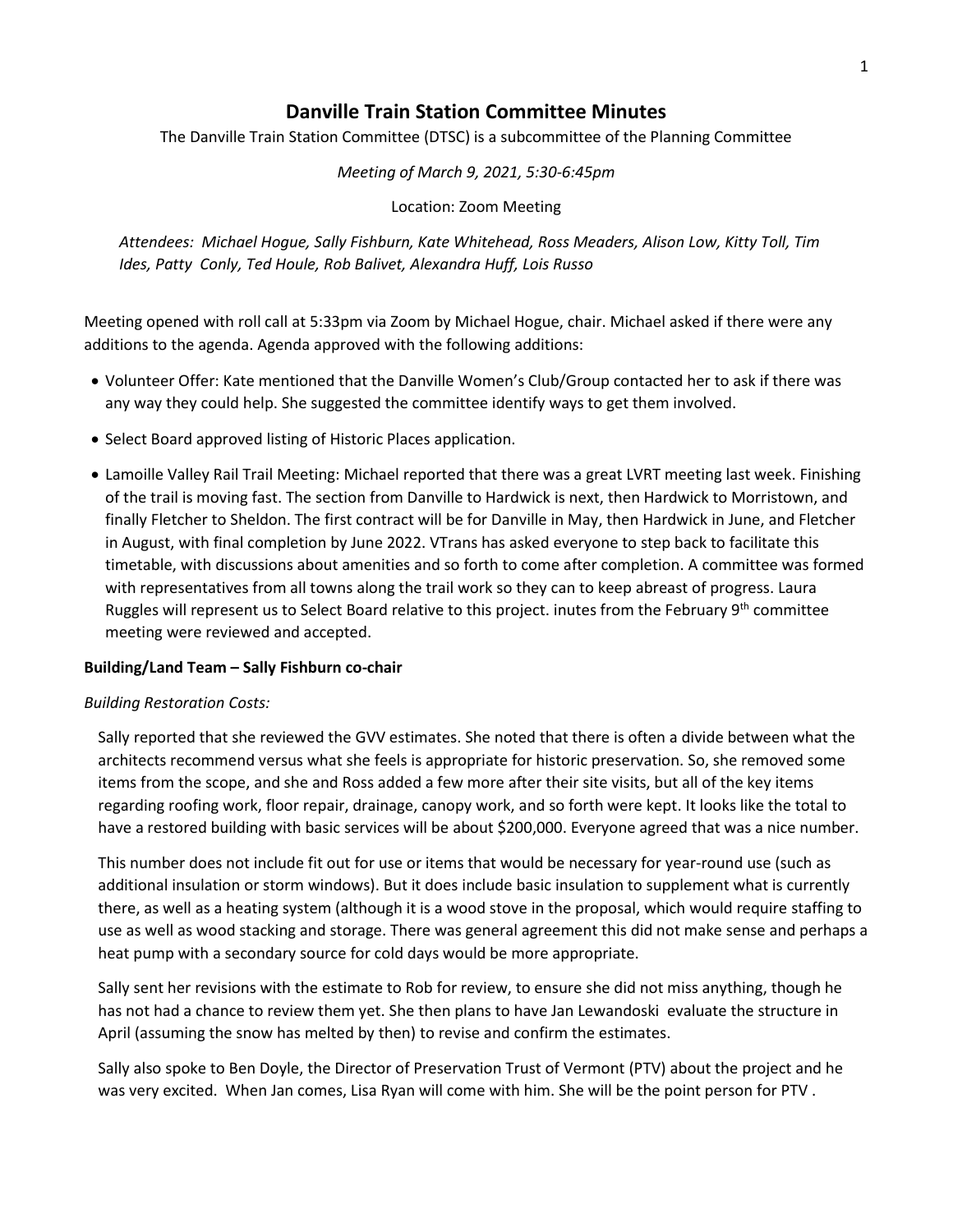Sally reported that there might be a Freeman Foundation grant we could tie into for the project. She thinks it is a potentially great option since it is Northeast Kingdom only, not an application process, and with no matching fund requirements. It has early summer distribution of awards. She is not sure of award amounts, but the others she had been involved with were around \$45,000. There was a question whether they still have funds available, but Sally believes there are. Alison noted that this is for structures eligible for the National Register only (though it does not need to already be listed). Michael noted we may need to move on the federal register sooner, though Ross indicated we should complete the state first and he will look into the Bruhn grants are another option, with much higher grant amounts.

Michael provided an update on the work from the 1990's. There is a discrepancy between the GVV numbers and the condition of the building. He believes that when we took title, and the station was still in the hands of Vtrans they did the work before handing it over. If so, they may have records of the work that we can obtain. He also said he was supposed to get photos, but he has not received anything yet. He will follow up.

### *Historic Register Applications:*

Ross reported that he is working on the square footage for the station—both measurements and drawings. He emailed a draft, about ten pages, just before the meeting (anything in the document in white has not yet been measured). It is to scale and prints in 24"x36" format, so if anyone wishes to print it, it will need rescaling, or he can assist. He will send out an updated version tomorrow with additions and corrections.

Kitty said she noticed the ochre and red colors on the last page and loved it. She asked if they were original. Ross does not know, though he based it on the paint samples scraped from above the ticket office window.

Ross added that somewhere in the 1930's the canopy was shortened, and the brackets were trimmed back so there would be a slope for the wooden gutter. This should be considered if we wish to restore the canopy to the original full length, because the brackets would also need restoration. Rob asked if the bracket restoration would require replacement or if they could be restored. Ross believes the brackets could be built out without a complete replacement. Rob would like to their team to get together on site to review this.

Michael said an original sign on the station could be an income opportunity. He asked Patty if she knew the dimensions of the signage taken down off the east side of the building. She only has the original proposed size, but she will forward it. Sally noted that the newspaper article indicated 24ft x 64ft. Patti will doublecheck.

The recycling center, originally called the freight room, is close to 750sf. Patty read out all the dimensions she had for the station from an early document. Michael said that implies the piece missing was about a third again larger than the current recycle center. Ross noted that 24ft x 24ft is framed out in the attic, and that from there to the east side of the building is about 40ft.

### **Use Team – Kate Whitehead co-chair**

### *Research on Co-Working & Bike Shop Use Concepts:*

Kate reported that the top ideas remain bike shop/rental and a co-working space. The 750sf space would be co-working. She will upload a document with conversations she has had to the shared google storage site. Kate believes this could this could work but had several suggestions:

- Know the market in Danville in terms of who would be interested in co-work. In Newport they geared it to a younger crowd but found that was not who actually used it.
- Look at Danville's ecosystem because the whole package is what makes it work—access to food, trails, food and other amenities. Their space is enticing because of the mixed use.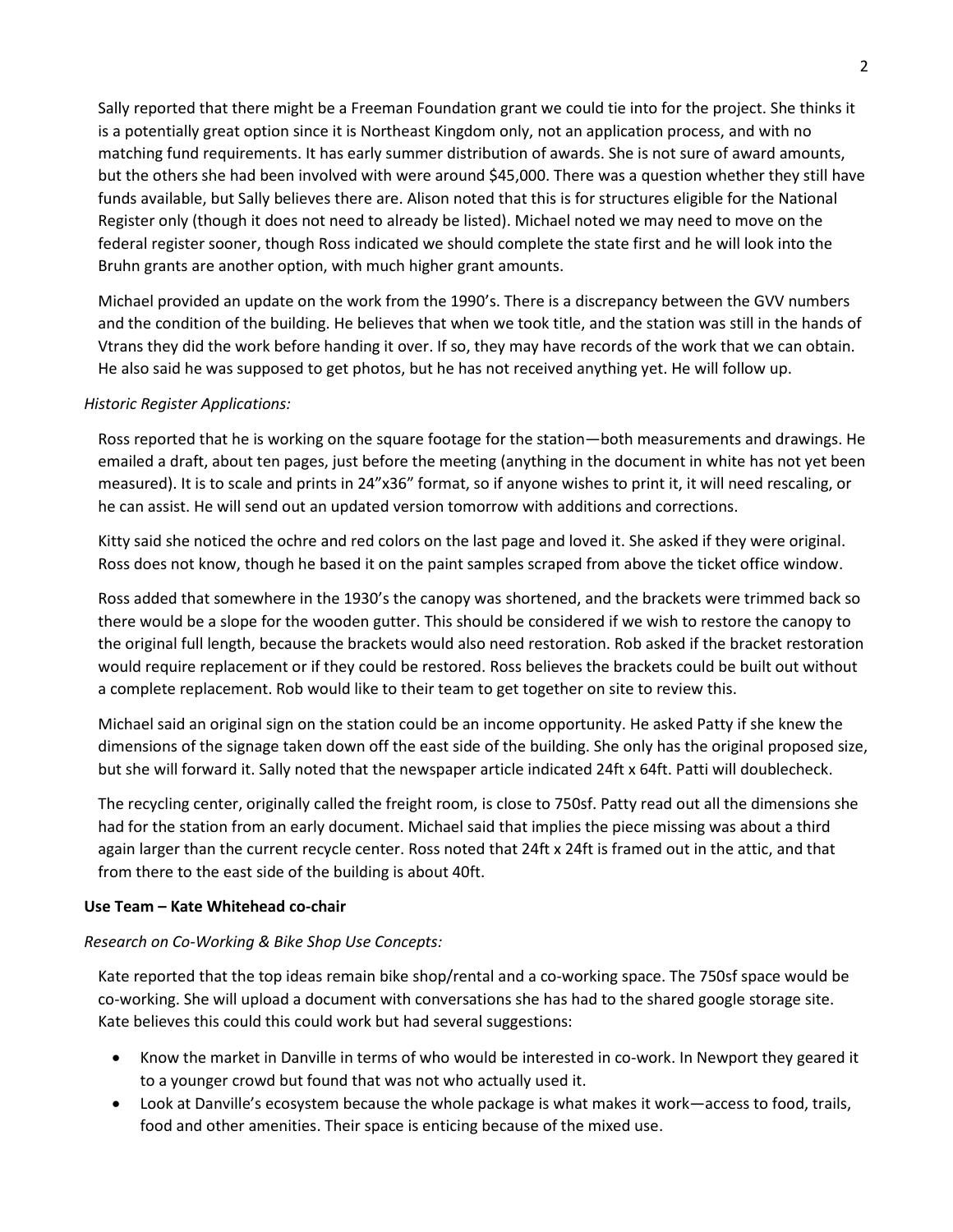- Keep it lean and management staffing small. They use online platforms to sell membership and there is no paid staff. In Bethel they rented the upstairs space as their living space. They provide an access code for people to access it 24/7 so it is essentially turnkey.
- Flexibility in membership is key. Have anchor members that cover operating costs and then fill in around it. In both cases, there were other microbusinesses that brought in the main revenue to make it work.
- In terms of the layout, the private office space will be key. They did not find a fully open plan to be as desirable, because people wanted space to make private calls. Conference room space was also something highly desirable—whether on site or in partnership with another business in town (like the library conference room).

Kate said she has a call tomorrow with Evan at Due North CoWorking. Michael asked what size private office or conference space would need to be, since we only have 750sf available.

Alison asked whether Bethel mentioned anything about the impact of Covid on co-working. Kate said they had not, but it makes sense there might be greater demand now. She will ask Evan when she talks to him again.

Kate spoke with Local Motion in Burlington—a bike advocacy group with amenities (minimal fit out, rack and counter only) on the trail at 740sf. It may be a good model for Danville. They are seasonal—May thru Oct and get a lot of foot traffic from Burlington. They use Square (a mobile purchasing app) to reduce overhead. There are other such options available now. Their annual revenues are somewhere between \$280-300,000.

Kate contacted a community bike shop in Missoula, Montana with a different nonprofit model. Their main revenues are grants, bike sales, fundraising events, and private donations. Their nonprofit status opens more opportunities here. They primarily use repurposed parts and bikes from the community and have an open bike shop with Earn-a-Bike and Build-a-Bike programs, free bikes for kids, etc. More a biking advocacy group that also focuses on sustainability. Caledonia County Trails group would be a great one to speak to in this model.

She has a few other bike shops she is reaching out to and will update soon.

### *Surveys & RFP:*

Next steps – additional community surveys to answer some of the above. Also perhaps a RFP should be sent out to see who responds and comes to us with ideas.

Marketing for Danville – adventures, day bike trips, places to eat, businesses by advertising spots on the map.

Kate said those were the main takeaways.

Hannah Morris, Milk Shop in St J, is interested in something that could be a food option. Would not need full 750sf space, just a corner of the space. Service window, counter space, and not sure what else she would need for it. Seasonal. Plus water, sewer, and bathrooms.

Ted said there was a place in Morrisville that rents electric bikes and has been successful. Kate will look into that and reach out to them as well. She thinks Local Motion is also renting e-bikes.

Alison asked if they did fat tire rentals too—Ted said no. Michael mentioned the new gravel piece of the Hardwick trail when it was opened had a lot of fat tire traffic and was very successful. Ted said technically ebikes are not legal on the trail, and this will be an issue down the road. He also said snowmobiles and fat tire snow biking do not mix very well, so he wonders if the two would coexist well—and thinks fat tire bikers want a different more challenging option like Kingdom Trails. Tim asked why they were illegal. Ted said it is because it is technically a motorized bike and becomes hard to draw the line with ATV use, which would make the trail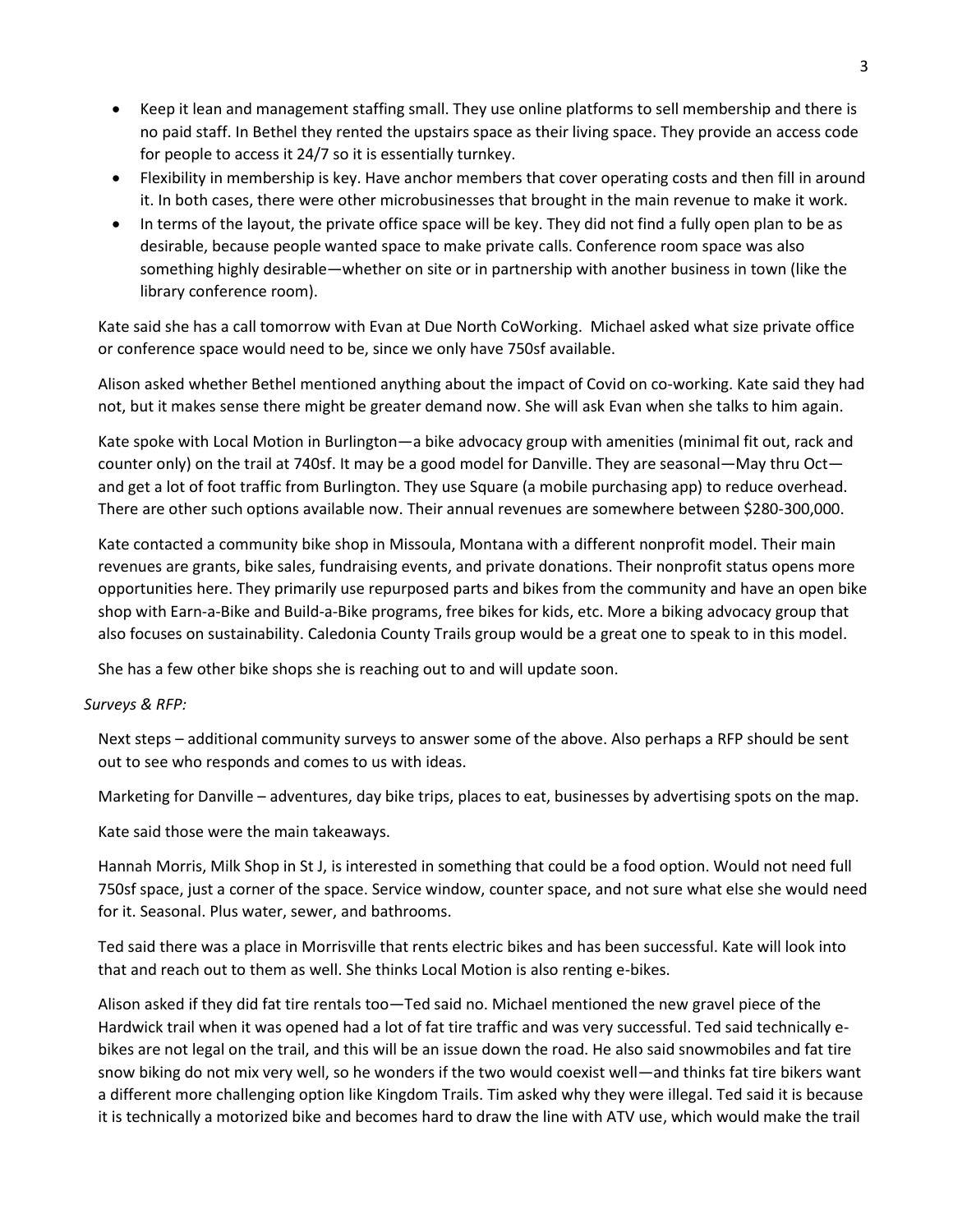unusable to regular bikers. Who polices it? No one now but will become necessary. Joe Fox wrote a piece about it with restrictions on what is allowed (no throttle, speed max, etc). But this will heighten the need for policing so it does not get out of hand. Ross asked if size, weight or number of tires could help differentiate allowable vs disallowed use. Otherwise you pretty much allow motorcycles on the trail. Which changes things a lot.

Kate said Ross put together a survey to send out to bike shops in the area to find out if they do winter rentals and what challenges they face, and successes they have had. This would help solidify the proposal. Kate asked if this should be sent out. Michael thinks getting this out there, like a FrontPorchForum post, would help in terms of seeing what comes out of it. Patti thinks the survey sounds like a great idea too. Someone could pop up who wants to rent the space.

So next steps are in three parts: Kate will send out a survey regarding bike rentals. And an RFP for space use. And a survey for the co-working space and idea—more targeted to the community through Front Porch Forum.

Ross will upload the NH/VT Bicycle Shop Survey draft on shared drive so everyone can review it.

## **Funding Team – Kitty Toll co-chair**

### *Parking Lot Possibilities:*

Kate said one thing that had become clear in her discussions is the need to get ahead of the parking issue. Kitty asked if the town was amenable to creating a parking lot for better access or whether this brings additional liability. Michael said we need to zero in on this with Keith—especially since they got the funding for the Recycle Center, parking is something that will need to be addressed. Michael will follow up.

Tim spoke to at least one landowner to the south of the station (where a barn currently stands) who would be willing to discuss a lease for a parking lot. It was a very preliminary discussion, but it was a positive first step. Kitty mentioned it could be a revenue source if there was an option for paying to park there, though this creates more staffing concerns.

### *Funding:*

Kitty asked about the donation that came into the town. Wendy Summers is creating a form with tax information for charitable gifts and creating a separate account for the station, so those funds are kept separate. Kitty also asked whether Danville has identified an amount set aside for the station that we can count on for a \$200,000 restoration project. Michael said he can ask, and knows it isn't zero, but it will be dependent on the use. Kitty also indicated that she would lean heavily on Alison's expertise when it comes time to apply for grants.

Kitty had a preliminary discussion with Mike Walsh about the pro bono local contractor work concept. He said Danville contractors work well together and smiled. So her initial feeler was positive. It is worth pursuing as we have more concrete details to share.

Alison suggested talking to Craftsbury Academy who did a similar project—a community workday to replace the gym floor (a great community building event). She will check with Carly? to see who to contact.

Tim said he is worried the \$100,000 for the recycle center has used up the \$79,000 fund the town had. Michael said it is actually \$179,000 of which \$100,000 is dedicated to the recycle center. He will verify this.

#### **New Business**